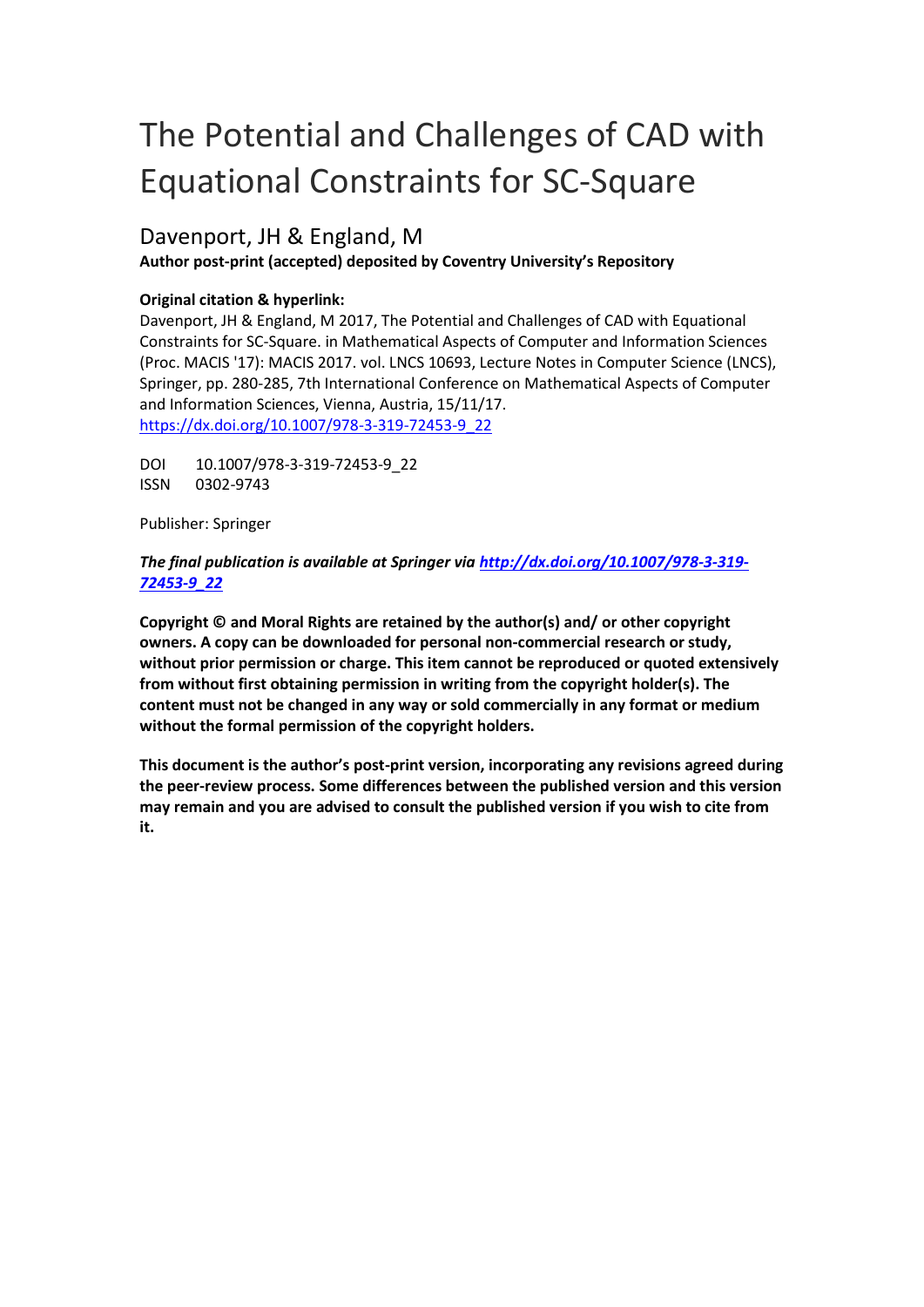## The Potential and Challenges of CAD with Equational Constraints for SC-Square

James H. Davenport<sup>1</sup> and Matthew England<sup>2</sup>

<sup>1</sup> Department of Computer Science, University of Bath, Bath, UK J.H.Davenport@bath.ac.uk <sup>2</sup> Faculty of Engineering, Environment and Computing, Coventry University, Coventry, UK Matthew.England@coventry.ac.uk

Abstract. Cylindrical algebraic decomposition (CAD) is a core algorithm within Symbolic Computation, particularly for quantifier elimination over the reals and polynomial systems solving more generally. It is now finding increased application as a decision procedure for Satisfiability Modulo Theories (SMT) solvers when working with non-linear real arithmetic. We discuss the potentials from increased focus on the logical structure of the input brought by the SMT applications and  $SC^2$  project, particularly the presence of equational constraints. We also highlight the challenges for exploiting these: primitivity restrictions, well-orientedness questions, and the prospect of incrementality.

#### 1 Introduction

#### 1.1 Cylindrical Algebraic Decomposition

The original aim of Cylindrical Algebraic Decomposition (CAD), as introduced by [Col75], was Quantifier Elimination (QE). More precisely, given

$$
Q_{k+1}x_{k+1}\ldots Q_nx_n\Phi(x_1,\ldots,x_n) \tag{1}
$$

where  $Q_i \in \{ \forall, \exists \}$  and  $\Phi$  is a Tarski Formula; produce an equivalent formula,  $\Psi(x_1, \ldots, x_k)$  which is quantifier free. Here a *Tarski Formula* is a Boolean combination of predicates  $f_j \sigma_j$ , 0 with  $\sigma_j \in \{=, \neq, >, \geq, <, \leq\}, f_j \in \mathbf{Q}[x_1, \ldots, x_n].$ 

The CAD of [Col75] was a major breakthrough, with a running time "merely" doubly-exponential in n, as opposed to previous methods [Tar51].

The methodology of Collins' CAD is broadly as follows:

- 1. Retaining from (1) only the  $f_j$  (call this set  $S_n$ ) and the order of the  $x_i$ , compute a CAD of  $\mathbb{R}^n$ , sign-invariant for the  $f_i$ .
	- (a) Repeatedly project  $S_\ell \subset \mathbf{Q}[x_1, \ldots, x_\ell]$  to  $S_{\ell-1} := P_C(S_\ell) \subset \mathbf{Q}[x_1, \ldots, x_\ell]$  $x_{\ell-1}$ ] where  $P_C$  is Collins' projection operator.
	- (b) Isolate real roots of  $S_1$  to produce a CAD of  $\mathbb{R}^1$  sign-invariant for  $S_1$ .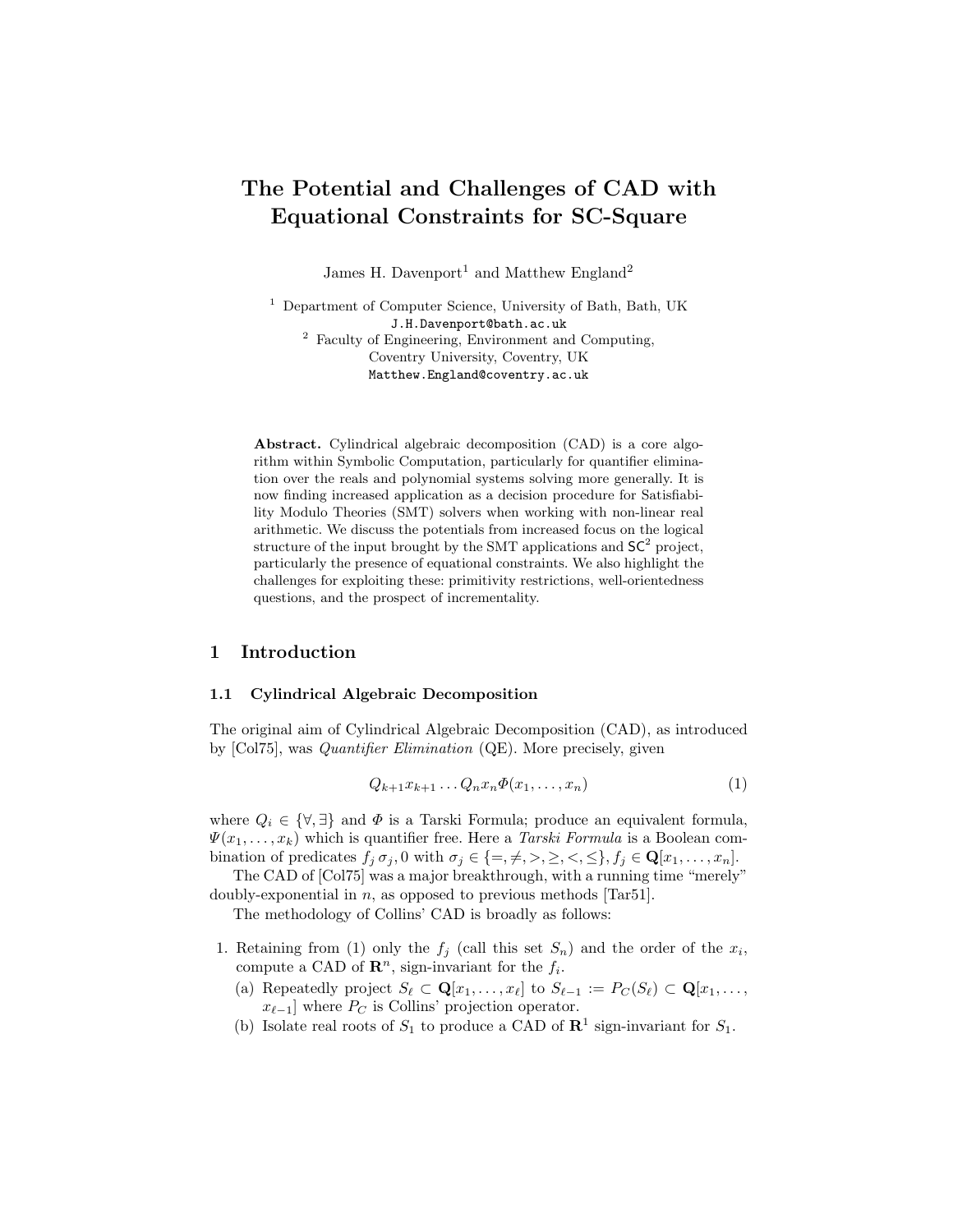- (c) Repeatedly lift the decomposition of  $\mathbf{R}^{\ell-1}$  to one of  $\mathbf{R}^{\ell}$ , sign-invariant for  $S_\ell$ . To lift over a cell in  $\mathbf{R}^{\ell-1}$  we substitute a sample point of the cell into  $S_{\ell}$ ; perform univariate root isolation and decompose accordingly.  $P_C$  is chosen so that the sample point is representative of the whole cell.
- 2. Using the  $Q_i$  and  $\Phi$  identify cells of the induced CAD of  $\mathbb{R}^k$  true for (1).

There have been many improvements since [Col75]: we quote only two here, referring to  $[BDE+16]$  for a more detailed summary.

[McC84]: This replaced the operator  $P_C$  by a much smaller operator  $P_M$ , simultaneously replacing "sign-invariant" by "order-invariant" in Step 1. However, the system has to be "well-oriented", which can only be seen with hindsight, when a lack of it manifests itself by a polynomial being nullified, i.e. vanishing entirely, over a cell of dimension  $> 0$ .

[Laz94]: This replaced the operator  $P_M$  by a slightly smaller operator  $P_L$ and significantly modified the lifting procedure, simultaneously replacing "orderinvariant" by what is now called "Lazard-valuation-invariant" in Step 1. A gap in the proof of [Laz94] was soon spotted. It was rectified recently by [MH16], but using the technology of order-invariant and under the well-oriented restriction. A complete resolution, in terms of Lazard invariance, has been presented in the preprint [MPP17].

#### 1.2 New Applications:  $SC^2$

The authors are involved in the EU Project  $SC^2$  which aims to forge interaction between the communities of Symbolic Computation and Satisfiability Checking [SC2]. CAD and QE are traditionally found in the former but recently the technology behind them have been applied in Satisfiability Modulo Theory (SMT) solvers [JdM12, for example] where the problem is usually not to perform full QE but to test satisfiability, finding either a witness point or (minimal) proof of unsatisfiability. Such solvers are used routinely in industries such as software verification. The problem sets are different to those typical in CAD: often lower degree polynomials but far more of them and in more variables. Viewed from Satisfiability Checking the CAD procedure outlined above is curious, particular in its discarding of the logical structure in Step 1.

#### 2 Potentials

#### 2.1 Equational Constraint

The fact that the  $\sigma_i$  and  $\Phi$  are essentially ignored in Step 1 was noticed in [Col98], at least for the special case

$$
\Phi(x_1,\ldots,x_n) \equiv F_1(x_1,\ldots,x_n) = 0 \wedge \Phi'(x_1,\ldots,x_n) \tag{2}
$$

(where  $F_1$  depends non-trivially on  $x_n$  and is primitive): intuitively the key idea is that we do not care about the polynomials in  $\Phi'$  away from  $F_1 = 0$ . We refer to

<sup>3.</sup> Deduce  $\Psi$ .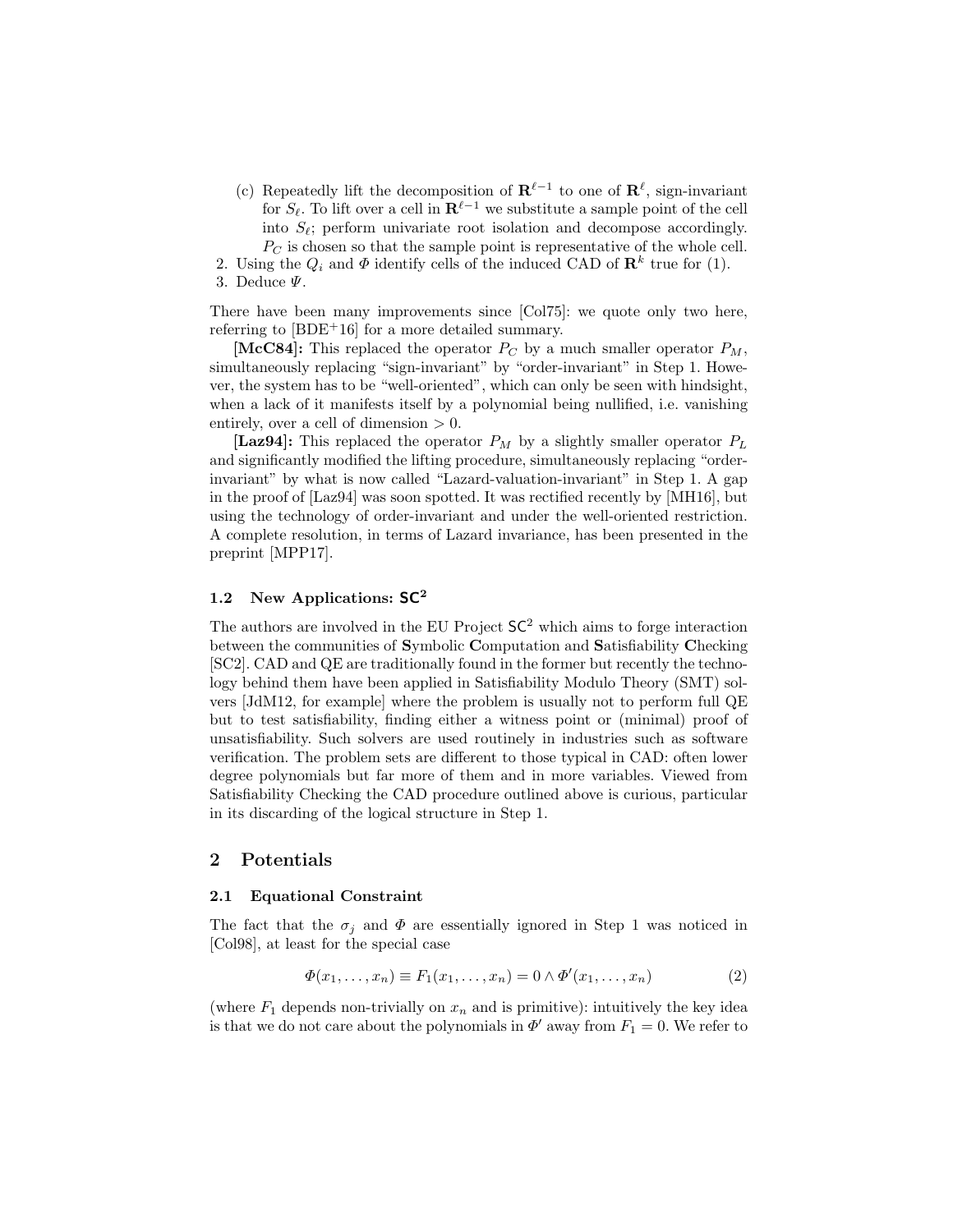$F_1 = 0$  as an *equational constraint* (more generally, an equation implied by the formula). This was formalised in [McC99]. The key result there is the following.

**Theorem 1** (McC99, Theorem 2.2)). Let  $r > 2$ , let  $f(x_1, \ldots, x_r)$  and  $g(1, \ldots, x_r)$  be real polynomials of positive degrees in the main variable  $x_r$ , let  $R(x_1, \ldots, x_{r-1})$  be the resultant of f and g, and suppose that  $R \neq 0$ . Let S be a connected subset of  $\mathbb{R}^{r-1}$  on which f is delineable and in which R is orderinvariant. Then g is sign-invariant in each section of f over S.

In the context of (2) this justifies replacing  $P_M(S_r)$  by the reduced projection operator

$$
P_M(F_1; S_r) := P_M(\{F_1\}) \cup \{\text{Res}_{x_r}(F_1, f_i) : f_i \in \Phi'\},\tag{3}
$$

at least for the first projection. If  $S_r$  has n polynomials of degree d,  $P_M(S_r)$  has  $\frac{1}{2}n(n+1)$  polynomials of degree  $O(d^2)$  whereas  $P_M(F; S_r)$  has n such.

#### 2.2 Multiple Equational Constrains

If there are multiple equational constraints then it is possible to use a variant (slightly enlarged) of the reduced operator (3) for projections beyond the first. The idea is to propagate the constraints by noticing their resultant is also implied by the formula but does not contain the main variable [McC01].

More recently, in [EBD15] the present authors identified savings in the lifting phase: the fact that Theorem 1 provides not just delineability but sign-invariance for g means there is no need to isolate and decompose with respect to the real roots of  $g$ . This, combined with the use of Gröbner Basis technology to control the degree growth of projection polynomials allowed us to present an improved complexity analysis of CAD with multiple equational constraints in [ED16]. Broadly speaking, we decrease the double exponent by one for each equational constraint.

#### 2.3 Equational Constraints of Sub-formulae

If instead of (2), our problem has the form

$$
\Phi(x_1, \dots, x_n) \equiv (f_1 = 0 \land \Phi_1) \lor (f_2 = 0 \land \Phi_2) \lor \dots,
$$
\n(4)

then we can write it in the form (2) by letting  $F_1 = \prod f_i$ . However, as was observed in  $[BDE+13]$ , we can do better by analysing the inter-dependencies in (4) more carefully, building a truth-table invariant CAD (TTICAD) for the collection of sub-formulae. Intuitively the key idea is that we do not care about the polynomials in  $\Phi_i$  outside  $f_i = 0$ . TTICAD was expanded in [BDE+16] to the case where not every disjunct has an equation (so there is no overall equational constraint for  $\Phi$ ).

#### 3 Challenges

Section 2 identifies a wealth of technology for making greater use of the logical structure of the CAD input. However, there are a number of challenges.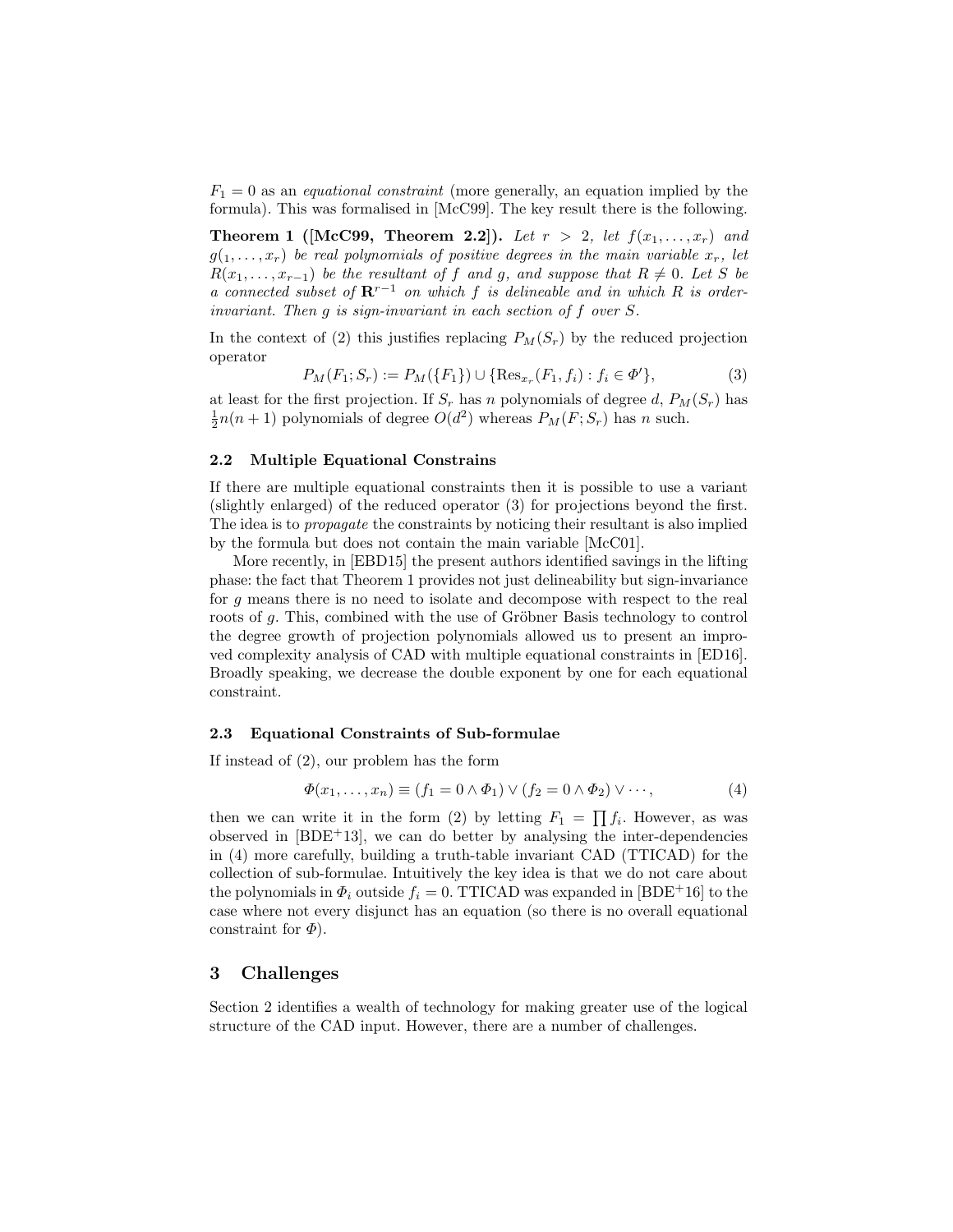#### 3.1 Need for primitivity

All the theory of reduced projection operators requires that the constraint be primitive. No technology currently exists (beyond reverting to sign-invariance) for the non-primitive case (although ideas were sketched in [EBD15]). Note that the restriction is not just on the input but also constraints found through propagation. In [DE16] the Davenport-Heinz examples [DH88] used to demonstrate the doubly exponential complexity of CAD were shown to lack primitivity, showing that the non-primitive case is genuinely more difficult.

#### 3.2 Well-orientedness

All the existing theory of reduced projection operators rests on the mathematics of order-invariance developed for  $P_M$ . The reduced operators not only require this condition of  $P_M$  but actually extend it (they are less complete). The lack of this condition is only discovered at the end of CAD (when we lift with respect to the offending polynomials). For traditional CAD this means a large waste of resources starting the calculation again.

As described in Section 1 there is a new sign-invariant projection operator  $P_L$  which achieves the savings of  $P_M$  without sacrificing completeness. It may be possible to expand this to a family of reduced operators, but this requires development of the corresponding Lazard valuation invariance theory.

#### 3.3 Incremental CAD

A key requirement for the effective use of CAD by SMT-solvers is that the CAD be incremental: that polynomials can be added and removed to the input with the data structures of the CAD edited rather than recalculated. Such incremental CAD algorithms are now under development by the  $SC^2$  project [SC2].

These could offer a partial solution to the difficulties of well-orientedness. I.e. if a particular operator is found to not be well-oriented at the end of a CAD calculation the next step would be to revert to a less efficient operator which is usually a superset of the original one. Hence we could edit the existing decomposition to take into account these additional polynomials.

However, the use of CAD with equational constraints incrementally may exhibit strange behaviour in the SMT context. For example, removing a constraint that was equational could actually grow the output CAD since it necessitates the use of a larger projection operator. Correspondingly, adding an equational constraint could allow a smaller operator and shrink the output. It is not clear how SMT solvers heuristics should be adapted to handle these possibilities.

Acknowledgements: The authors are supported by the European Union's Horizon 2020 research and innovation programme under grant agreement No H2020-FETOPEN-2015-CSA 712689 (SC<sup>2</sup>).